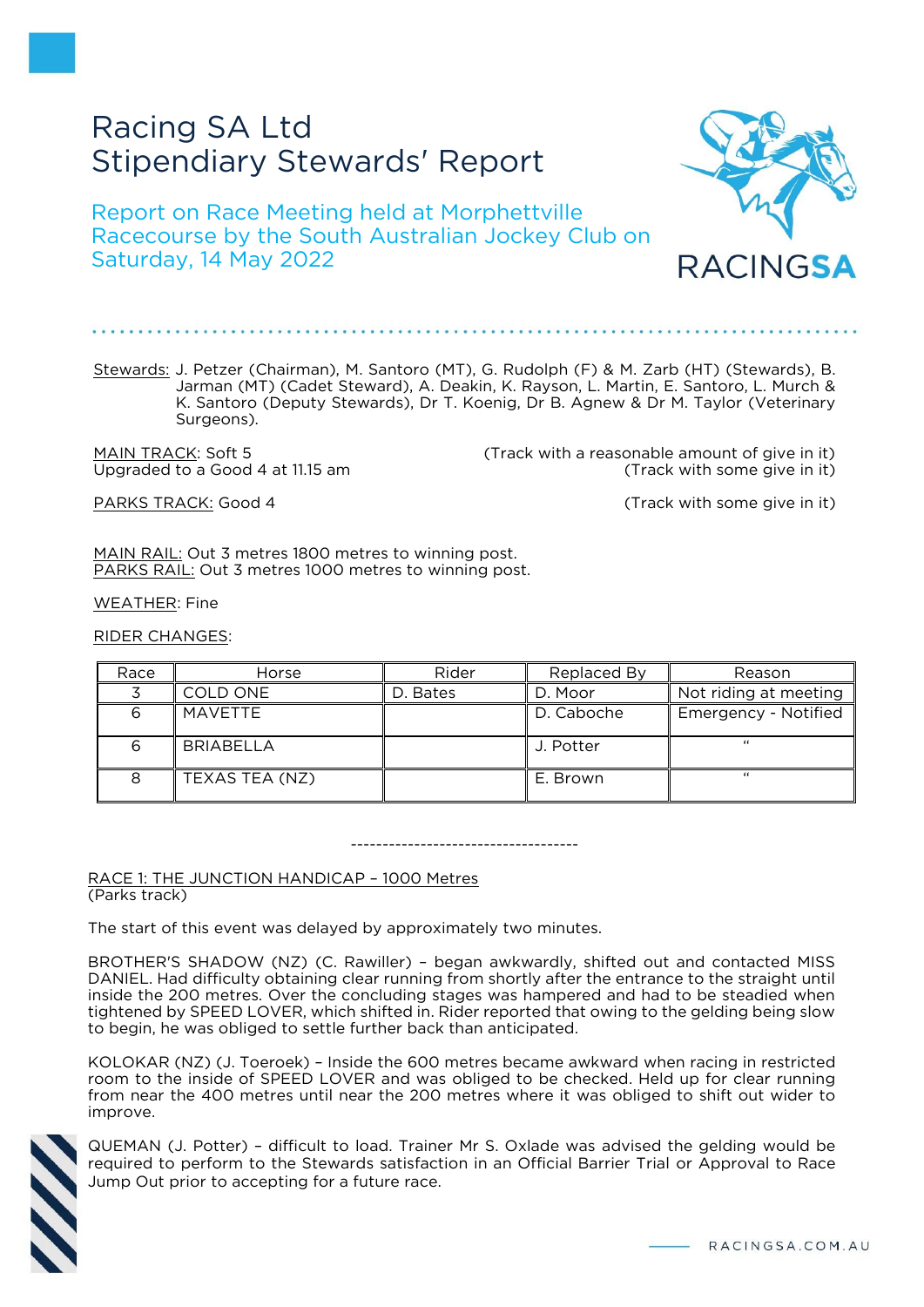## RACE 1: THE JUNCTION HANDICAP – 1000 Metres (Cont'd)

JUSTAKIDD (R. Hurdle) – awkward and slow to begin and thereafter failed to muster early speed. Laid out in the straight. A post-race veterinary examination revealed no visible abnormalities.

SIXFOOTONE (P. Gatt) – awkward to begin. Raced keenly in the early stages of the event.

SPEED LOVER (B. Vorster) – over the concluding stages shifted in and hampered BROTHER'S SHADOW (NZ). Rider was reminded of his obligations when shifting ground.

EMERALD COURT (L. Neindorf) - raced wide without cover in the early stages of the event. A post-race veterinary examination revealed no visible abnormalities.

MISS DANIEL (A. Chung) – contacted at the start. A post-race veterinary examination revealed no visible abnormalities.

#### RACE 2: G.H. MUMM AUTUMN SERIES FINAL - 1400 Metres (Parks track)

MY BOY BIRMINGHAM (J. Allen) – awkward to begin. Raced wide without cover throughout the event. Approaching the 100 metres laid in and shifted in across the running of AIGUILETTE, which hampered and obliged to shift to its outside. A post-race veterinary examination revealed the gelding to be lame in the off hind leg. Co-Trainer, Mr T. McEvoy was advised that a Veterinary Certificate of Fitness was required prior to a future trial or race start.

TRIP (S. Logan) - a post-race veterinary examination revealed no visible abnormalities.

AIGUILETTE (B. Vorster) – held up for clear running from near the 400 metres until inside the 300 metres where he was obliged to improve to the inside of FRANKEL STAR and shortly thereafter, approaching the 100 metres, again became held up when racing behind MY BOY BIRMINGHAM, became awkward on the heels of that runner, had to be restrained and shifted out wider to obtain clear ground.

TUBBY TWO TRACKS (C. Murray) – awkward to begin. Held up for clear running from near the entrance to the straight and near the 300 metres became awkward on the heels of METRO LEGEND, which commenced to give ground, had to be restrained away from this horse's heels, shifted to its outside to obtain clear running.

METRO LEGEND (A. Jordsjo) – near the 300 metres commenced to weaken. A post-race veterinary examination revealed no visible abnormalities.

RIALTOR (A. Chung) - a post-race veterinary examination revealed no visible abnormalities.

LOMAX (J. Potter) – contacted the perimeter fence on leaving the mounting yard. Underwent a pre-race veterinary examination and was passed fit to race. Awkward to begin and shifted out and had to be checked away from the heels of RIALTOR.

### RACE 3: SOUTH AUSTRALIAN SIRES' PRODUCE STAKES – 1400 Metres (Parks track)

KINGS CONSORT (M. Zahra) – rider pleaded guilty to a charge under AR132(7)(a)(ii) for using his whip on more than five occasions prior to the 100 metres and was reprimanded. In determining penalty Stewards had regard for the totality of the use of the whip by M. Zahra and noted that he used it on two occasions over the concluding 100 metres of the event.

SOLAR BLAST (J. Toeroek) – over-raced in the early stages of the event, and approaching the 1000 metres became awkward on the heels of MISS DUNFORD and as a consequence raced very ungenerously for a short distance thereafter, unbalancing its rider. A post-race veterinary examination revealed no visible abnormalities.



SPENCER'S SPIRIT (K. Crowther) – awkward to begin, shifted in and contacted AESCULUS. Near the 1200 metres when over-racing, became awkward on the heels of SIRIUS PRICESS and when being restrained, made contact with the running rail on several occasions. Approaching the entrance to the straight was obliged to alter course to the inside of SIRIUS PRINCESS, which shifted out slightly.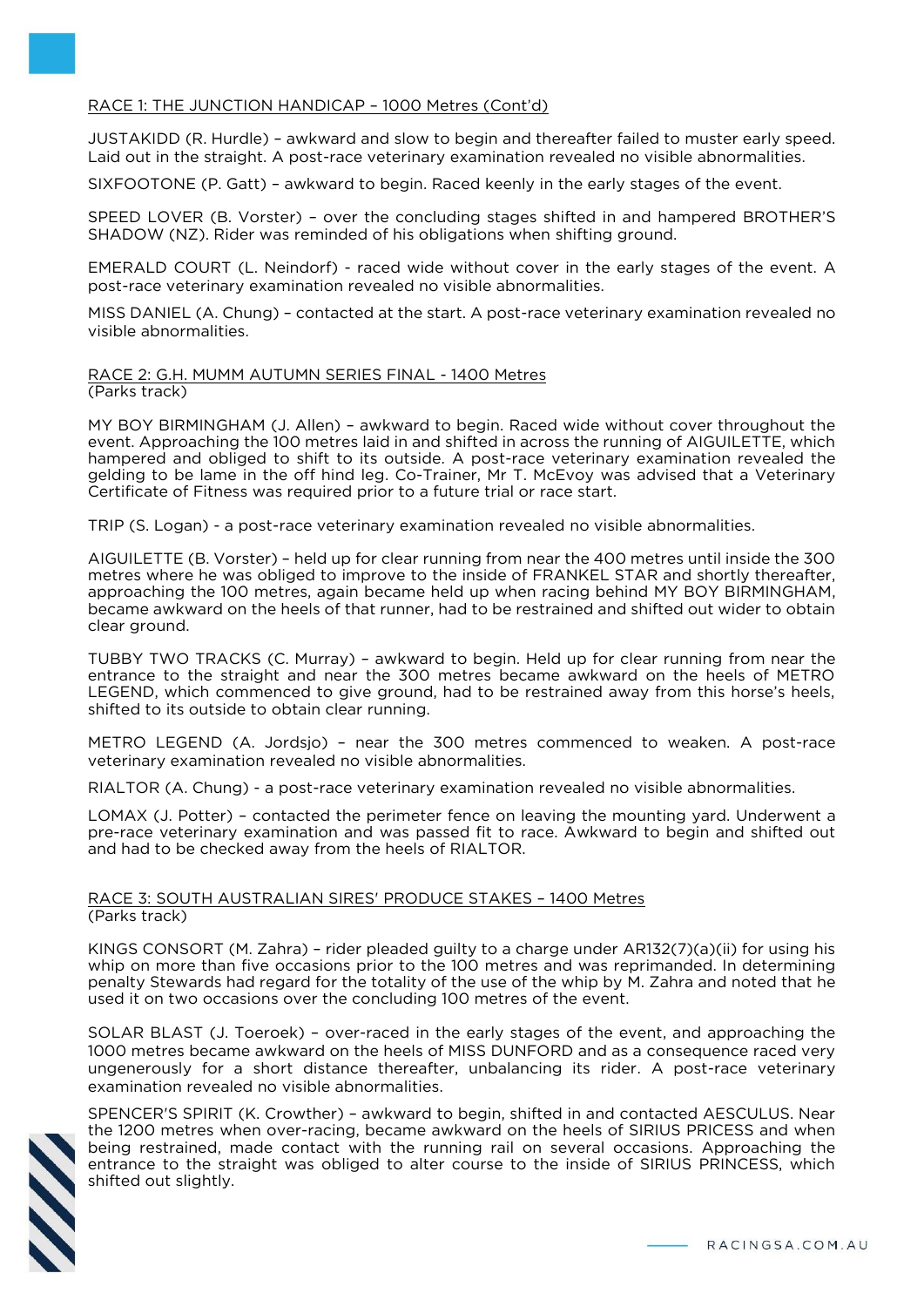# RACE 3: SOUTH AUSTRALIAN SIRES' PRODUCE STAKES – 1400 Metres (Cont'd)

COLD ONE (D. Bates) - raced keenly and wide without cover in the middle stages of the event. A post-race veterinary examination revealed no visible abnormalities.

STREET DELIGHT (D. Oliver) – raced keenly in the early stages of the even. Raced wide without cover in the early stages.

MISS DUNSFORD (J. Allen) – raced keenly in the early stages of the event.

AESCULUS (P. Gatt) – awkward to begin and shifted out contacting SPENCER'S SPIRIT.

RACE 4: DAVID "DT" THOMAS MEMORIAL HANDICAP – 1200 Metres (Main track)

DEFIANT DANCER (B. Price) - a post-race veterinary examination revealed a slower than normal post-race recovery.

MIDNIGHT STORM (T. Voorham) – held up for clear running from the 500 metres until approaching the 200 metres.

EXETER (J. Allen) – hung out from rounding the home turn.

ARKHAM KNIGHT (P. Gatt) - A post-race veterinary examination revealed the gelding to be lame in the near foreleg. Trainer, Mr J. MacMillan, was advised that a Veterinary Certificate of Fitness was required prior to a future trial or race start.

FULTON STREET (S. Logan) – rider pleaded guilty to a charge under AR132(7)(a)(ii) for using her whip on more than five occasions prior to the 100 metres and was reprimanded. In determining penalty Stewards had regard for the totality of the use of the whip by S. Logan and noted that she used it on four occasions over the concluding 100 metres of the event.

NONAME LANE (K. Crowther) - raced wide without cover in the early stages of the event.

CAPRICCIO (D. Moor) – Trainer Mr D. Bowman advised of a change of tactics that being that he would instruct his rider to be more positive in today's event and attempt to obtain a position forward of mid-field. Settled back of mid-field. Rider explained he attempted to comply with his instructions and made an effort shortly after the start to take up a more forward position, however, having regard for the pace in the event, his wide barrier and the formation of the field, he was unable to do so and was obliged to settle further back with cover.

### RACE 5: GRAND SYNDICATES - NEW YEARLINGS AVAILABLE NOW! SA SPRINT SERIES FINAL - 1100 Metres (Main track)

CALYPSO REIGN (K. Crowther) – tightened and hampered at the start.

TOFF LOVE (L. Neindorf) – began very awkwardly, shifted out onto CALYPSO REIGN, which was tightened onto ARAY OF SUNSHINE, which in turn was tightened onto GRAND HOST, which was taken out onto JUSTICA, resulting in that horse's hindquarters being turned, as a consequence JUSTICA was taken out onto METEORITE.

METEORITE (J. Allen) – was contacted by JUTICA, which was taken out at the start. A post-race veterinary examination revealed no visible abnormalities.

HOWL (P. Gatt) – inside the 300 metres attempted to improve into a very tight run between SAHARA SONG, which rolled out slightly and METEORITE, became held up when awkward on the heels of SAHARA SONG and had to be checked away from the heels of SAHARA SONG. Rider was reprimanded under AR131(a) for carelessness and advised to only improve into running room which would not present a risk to his or other horses in the race. A post-race veterinary examination revealed an abrasion to its near fore canon consistent with being galloped on.

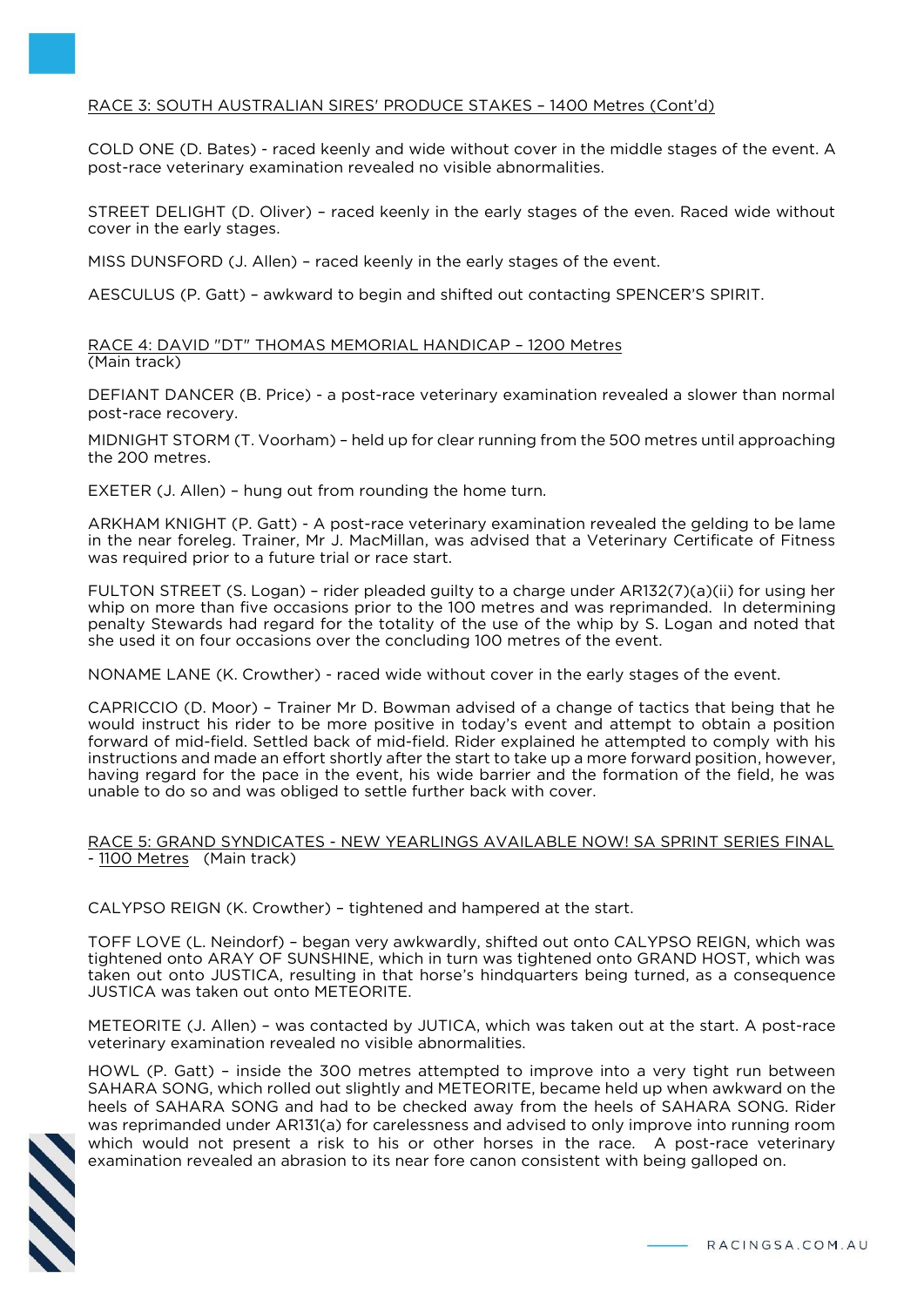### RACE 5: GRAND SYNDICATES - NEW YEARLINGS AVAILABLE NOW! SA SPRINT SERIES FINAL - 1100 Metres (Cont'd)

ARAY OF SUNSHINE (C. Murray) – tightened and hampered at the start. Approaching the 200 metres was obliged to alter course out wider to obtain clear running. Laid out from near the 200 metres.

JUSTICA (C. Jones) – tightened and hampered at the start and was taken out onto METEORITE making contract with that gelding. Rider reported after suffering interference at the start, the mare appeared to lose interest and did not race in a competitive manner for some distance thereafter.

GRAND HOST (B. Price) – tightened and hampered at the start. Rider reported that after suffering interference at the start, his saddle shifted back placing him at a disadvantage for the remainder of the event.

## RACE 6: AUSTRALIAN TURF CLUB PROVINCIAL SUPER SERIES FINAL - 1800 Metres (Main track)

MORTY (W. Egan) – rider pleaded guilty to a charge under AR132(7)(a)(ii) for using his whip on more than five occasions prior to the 100 metres and was reprimanded. In determining penalty Stewards had regard for the totality of the use of the whip by W. Egan and noted that he used it on four occasions over the concluding 100 metres of the event.

TOYETIC (A. Jordsjo) – slow to begin.

FLOW METER (J. Maund) - underwent a pre-race veterinary examination and was passed fit to start. A post-race veterinary examination revealed no visible abnormalities.

RAPID RAISER (T. Hope) – inclined to lay in, in the straight.

BLUE BEAR (D. Moor) – raced wide without cover in the early stages of the event. Rider reported that he was unable to obtain cover from his wide barrier in the early stages, was then trapped wide without cover and was obliged to allow his horse to take up a forward position. A post-race veterinary examination revealed the gelding to be lame in the near foreleg. Trainer, Mr B, Cozamanis, was advised that a Veterinary Certificate of Fitness was required prior to a future trial or race start.

FOX D'OR (J. Toeroek) - a post-race veterinary examination revealed no visible abnormalities.

AUSSIE SOJOURN (C. Jones) - raced keenly in the early stages of the event. Raced wide without cover from near the 1100 metres.

BRIABELLA – Stewards acceded to a request from Trainer Mr J. MacMillan for the mare to be a late scratching due to the track upgrade. BRIABELLA was declared a late scratching at 1.40 pm.

## RACE 7: ADELAIDE GALVANISING INDUSTRIES ADELAIDE GUINEAS – 1600 Metres (Main track)

ILLATION (M. Zahra) – shortly after the entrance to the straight, shifted out in a attempt to improve and contacted RIDDLERO on several occasions and was unable to improve between that horse and the outside of HOPON HARRY and was obliged to improve to the inside of HOPON HARRY, and in doing so, when shifting in tightened BALLYNORA, which had to be steadied. Rider pleaded guilty to a charge of careless riding under AR131(a) in that he shifted ground when insufficiently clear and was suspended from riding in races for a period to commence at midnight on Saturday, 21 May and to conclude at midnight on Saturday, 28 May 2022: a period of three meetings.

RIDDLERO (T. Hope) – inside the 1000 metres, when over-racing became awkward on the heels of BALLYNORA, had to be restrained, got its head up and raced ungenerously for a short distance. Shortly after the entrance to the straight was contacted on several occasions by ILLATION, which shifted out in an attempt to improve.



RESIDUE (P. Gatt) – re-saddled at the start.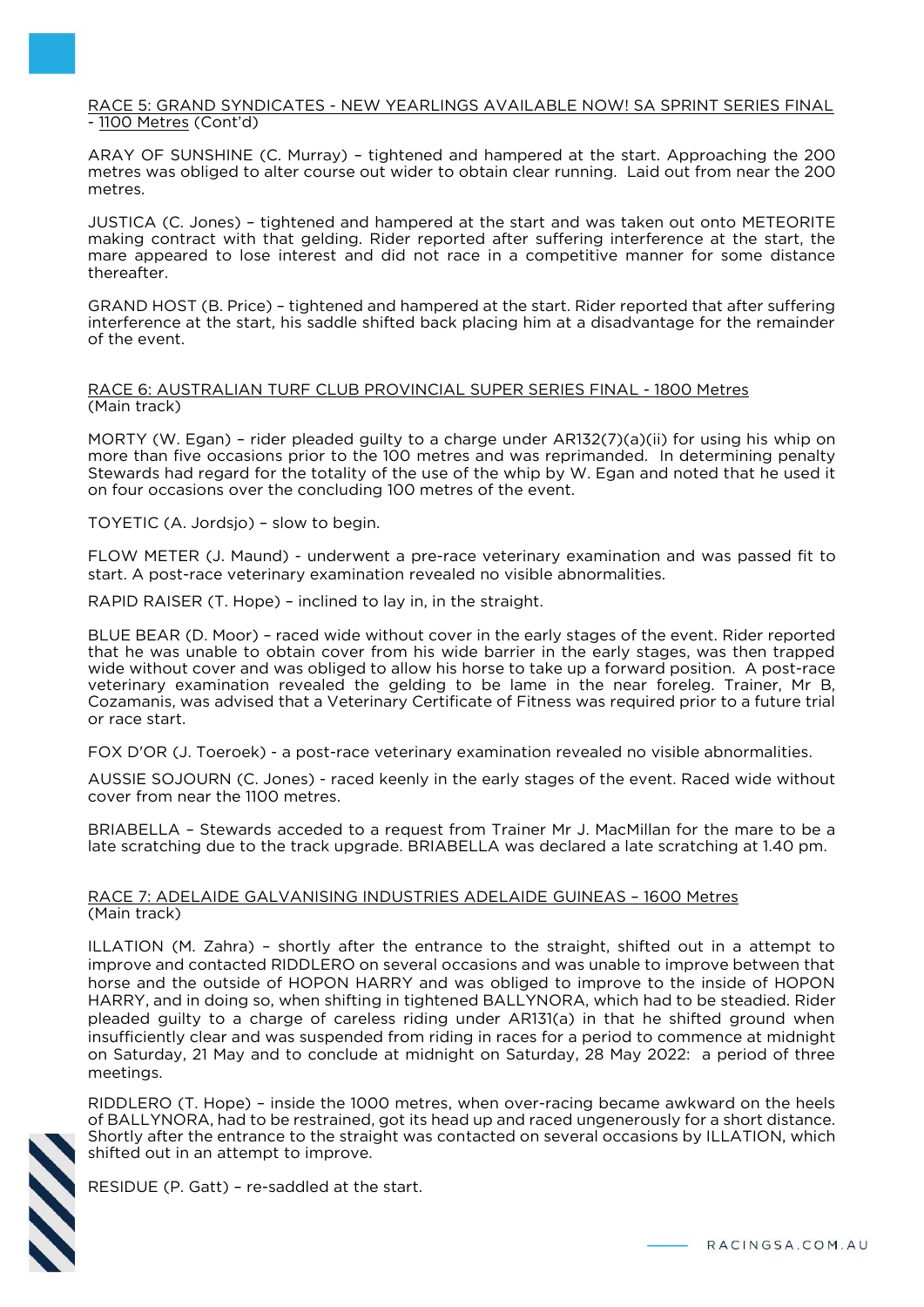# RACE 7: ADELAIDE GALVANISING INDUSTRIES ADELAIDE GUINEAS – 1600 Metres (Cont'd)

BENZ BARON (S. Metcalfe) - raced wide without cover from near the 1000 metres.

PRINCE JOFRA (J. Potter) – lost its near hind plate during the event.

BALLYNORA (K. Crowther) – shortly after the entrance to the straight was obliged to be steadied when its running was taken by ILLATION, which shifted out to improve.

RACE 8: THOMAS FARMS SOUTH AUSTRALIAN DERBY – 2500 Metres (Main track)

The start of this event was delayed approximately two minutes.

ALEGRON (D. Oliver) – held up for clear running from the 500 metres until the 300 metres. A post-race veterinary examination revealed no visible abnormalities.

COMMANDER HARRY (NZ) (D. Moor) – near the 400 metres was hampered by KING OF PHARAOHS, which shifted out slightly and as a consequence, was taken wider on the track. A post-race veterinary examination revealed the gelding to have cardiac arrhythmia. Co-Trainer Mr Busuttin was advised the results of an ECG are to be forwarded to the Racing SA Veterinary Surgeon and a Veterinary Certificate of Fitness would be required prior to performing satisfactorily in an Official Barrier Trial.

HARLEYMOVEN (R. Hurdle) – Co-Trainer Mr D. Clarken advised Stewards of a notification of tactics in that he would instruct his rider to try and be more forward if circumstances permit. A post-race veterinary examination revealed no visible abnormalities.

THE NEPHEW (W. Egan) – near the 500 metre shifted out to improve and momentarily hampered SAINT TROPEZ, which had to be checked. Rider was severely reprimanded and advised to take greater care when shifting ground in future.

SON OF EMPEROR (J. Holder) rider reported that the colt commenced to weaken from near the 800 metres then laid out severely and for that reason, he did not persist with his riding in the straight. A post-race veterinary examination revealed no visible abnormalities.

SAINT TROPEZ (B. Mertens) – near the 500 metres when commencing to give ground had to be checked, when racing between JUNGLE MAGNATE (NZ), which improved to its outside and THE NEPHEW, which shifted out to improve.

WATER INTO WINE (B. Vorster) – contacted at the start. Passing the winning post on the first occasions, commenced to race keenly for a short distance. Approaching the 600 metres became held up behind SON OF EMPEROR, which had weakened noticeably and as a consequence, became very awkwardly placed on the heels of that colt for several strides and was obliged to shift out wider to obtain clear running.

CLAIDHEAMH MOR (J. Bowditch) - a post-race veterinary examination revealed the gelding to have cardiac arrhythmia. Trainer Ms G. Reilly was advised the results of an ECG are to be forwarded to the Racing SA Veterinary Surgeon and a Veterinary Certificate of Fitness would be required prior to performing satisfactorily in an Official Barrier Trial.

PHERE THE EX (L. Nolen) – awkward to begin, shifted out and contacted WATER INTO WINE.

LADY CHANT (K. Crowther) – at the entrance to the straight was disappointed for clear running when racing behind CLAIDHEAMH MOR and inside KING OF PHAROAHS as that horse was corrected and shifted in

TEXAS TEA (NZ) (E. Brown) – Co-Trainer Mr C. Maher was reprimanded under AR65(1) for failing to produce the Thoroughbred Identification Card for this gelding. The horse was permitted to start as it was able to be identified from records held by Stewards. Had difficulty obtaining clear running for a short distance shortly after the entrance to the straight.

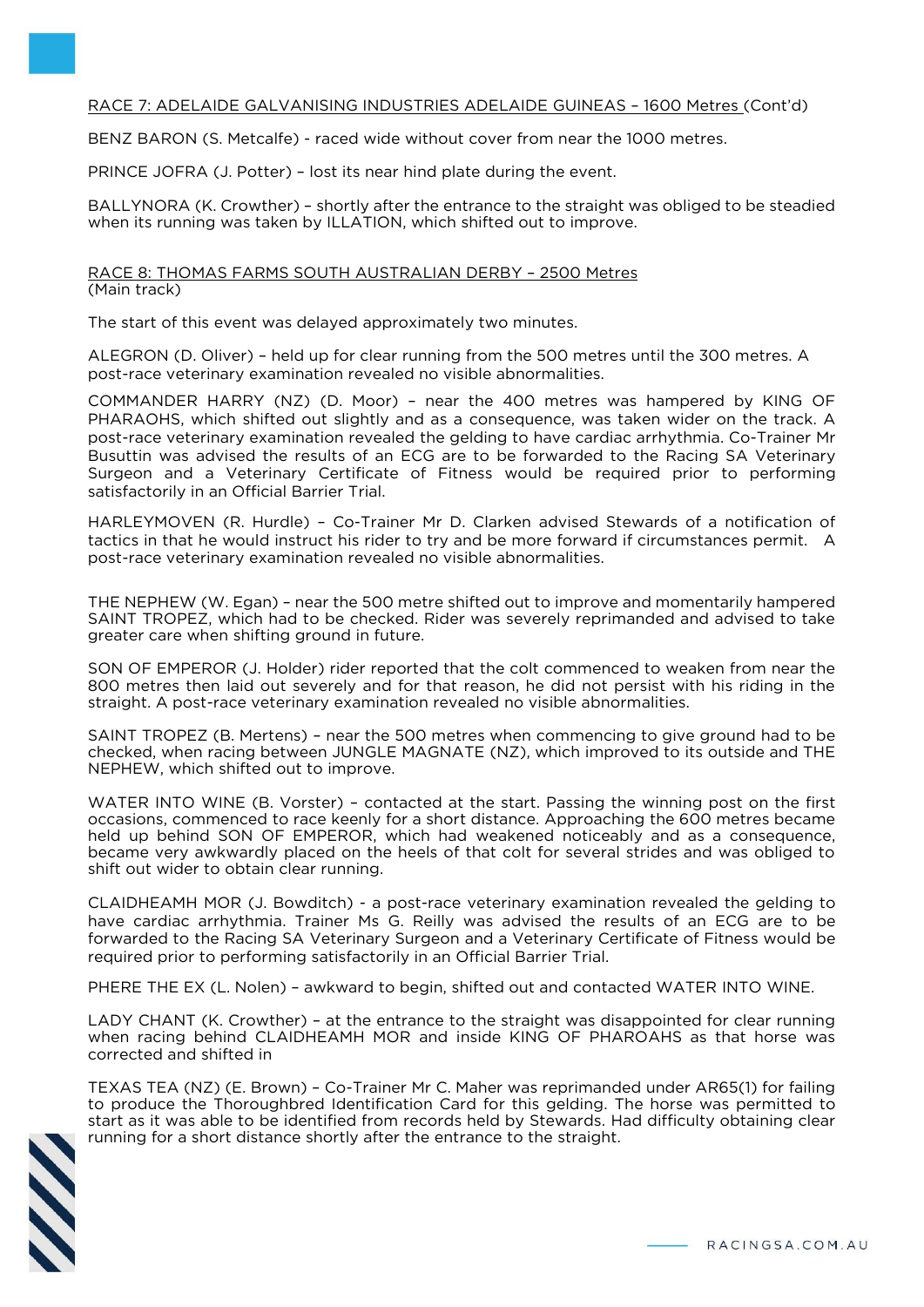#### RACE 9: JAMES SQUIRE HANDICAP – 1050 Metres (Main track)

DAMASCUS MOMENT (C. Rawiller) - a post-race veterinary examination revealed no visible abnormalities.

KASAMI (J. Allen) – over-raced in the early stages of the event.

LOHN RANGER (J. Eaton) – Stewards acceded to a request from Trainer Mr J. MacMillan for the gelding to be a late scratching due to the track upgrade. LOHN RANGER was declared a late scratching at 1.40 pm.

GENERAL MINT (J. Potter) – approaching the winning post was hampered for several strides by LADY PAVLI CHENCKO, which shifted out. A post-race veterinary examination revealed no visible abnormalities.

SITTING BULL (A. Jordsjo) – rider reported the gelding travelled well until the 400 metres, however thereafter, failed to respond to her riding and weakened in the run. A post-race veterinary examination revealed no visible abnormalities.

LADY PAVLI CHENKO (S. Logan) – knuckled at the start. Shifted out approaching the winning post and hampered GENERAL MINT. Rider was reprimanded and advised to take greater care when shifting ground.

MY RUBY (J. Toeroek) – over-raced in the early stages of the event.

CIBACHROME (T. Voorham) – laid out under pressure over the concluding stages.

---------------------------------------

PRE-RACE BLOOD SAMPLES (45):

Blood samples were taken from the following horses for, but not limited to,  $TCO<sub>2</sub>$  purposes:

Race 2 – NOIR DE RUE, TRIP

Race 3 – TWIN STARS, KINGS CONSORT, SOLAR BLAST, STREET DELIGHT

- Race 4 DEFIANT DANCER, EXETER, MARITANA, NONAME LANE, CAPRICCIO
- Race 5 CALYPSO REIGN, HOWL
- Race 6 THRILL KILL, MORTY, TOYETIC, RAPID RAISER, FOX D'OR
- Race 7 ILLATION, UMGAWA, RIDDLERO, HOPON HARRY, RESIDUE, TAVIKAT (NZ), BENZ BARON, LAST GIRL LOVE, BALLYNORA

Race 8 – ALEGRON, JUNGLE MAGNATE (NZ), COMMANDER HARRY (NZ), HARLEYMOVEN, DETONATOR JACK (NZ), THE NEPHEW, SON OF EMPEROR, SAINT TROPEZ, WATER INTO WINE, YAPHET, KING OF PHARAOHS, CLAIDHEAMH MOR, SEBASTIAN THE FOX, PHERE THE EX, LADY CHANT, TEXAS TEA (NZ)

Race 9 – JAAMINT, KASAMI

---------------------------------------

ROUTINE SWAB SAMPLES (10):

Race 1 – QUEMAN (winner) Race 2 – SKILLED BUNCH (winner) Race 3 – TWIN STARS (winner) Race 4 – MUNSTER (NZ) (winner) Race 5 – RUSHAWAY LAD (winner) Race 6 – MORTY (winner) Race 7 – ILLATION (winner) Race 8 – JUNGLE MAGNATE (NZ) (winner) Race 8 – YAPHET (2nd) Race 9 – SUNNY GREEN (winner)



---------------------------------------